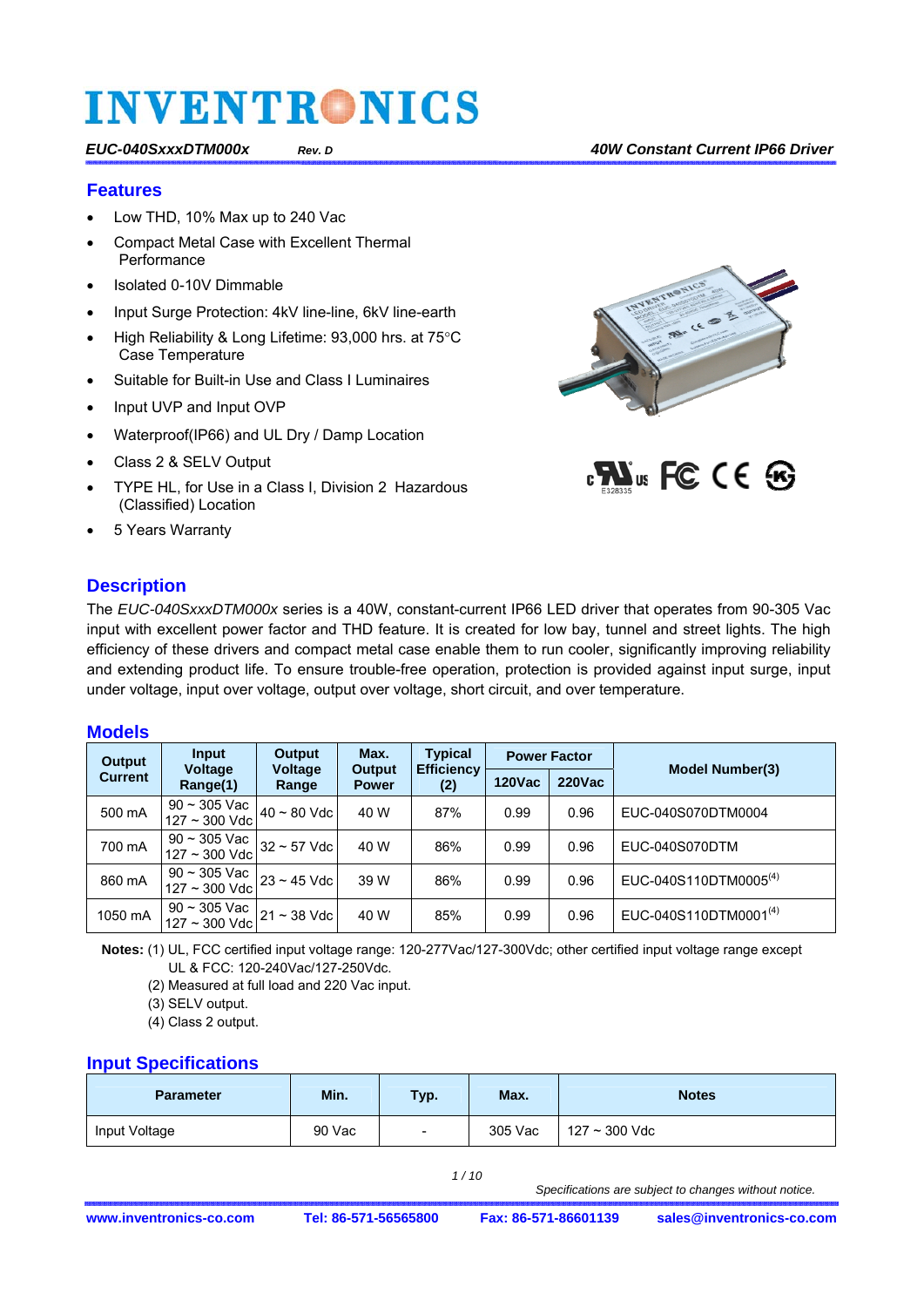*EUC-040SxxxDTM000x Rev. D 40W Constant Current IP66 Driver* 

### **Input Specifications (Continued)**

| <b>Parameter</b>         | Min.  | Typ.     | Max.         | <b>Notes</b>                                                                                                           |
|--------------------------|-------|----------|--------------|------------------------------------------------------------------------------------------------------------------------|
| Input Frequency          | 47 Hz |          | 63 Hz        |                                                                                                                        |
|                          |       | 0.75 MIU |              | UL8750; 277Vac/ 60Hz                                                                                                   |
| Leakage Current          |       |          | $0.70$ mA    | IEC60598-1; 240Vac/ 60Hz                                                                                               |
| Input AC Current         |       |          | 0.55A        | Measured at full load and 120 Vac input.                                                                               |
|                          |       |          | 0.30A        | Measured at full load and 220 Vac input.                                                                               |
| Inrush Current( $I^2t$ ) |       |          | $0.01 A^2$ s | At 220 Vac input, 25 °C cold start, duration=<br>36 µS, 10%lpk-10%lpk. See Inrush<br>Current Waveform for the details. |
| Power Factor             | 0.90  |          |              | 120-277 Vac. 50~60 Hz. 75%-100% Load                                                                                   |
| <b>THD</b>               |       |          | 15%          | $(30 - 40W)$                                                                                                           |
| <b>THD</b>               |       |          | 10%          | 200-240Vac, 50~60Hz, 75%-100%Load<br>$(30 - 40W)$                                                                      |

### **Output Specifications**

| <b>Parameter</b>                                                                                           | Min.      | Typ.             | Max.                         | <b>Notes</b>                                   |
|------------------------------------------------------------------------------------------------------------|-----------|------------------|------------------------------|------------------------------------------------|
| <b>Output Current Tolerance</b>                                                                            | $-8\%$ lo |                  | $8\%$ lo                     | At full load condition                         |
| <b>Total Output Current Ripple</b><br>$(pk$ -avg $)$                                                       |           | 50%lo            | 75%lo                        | At full load condition                         |
| <b>Startup Overshoot Current</b>                                                                           |           | $5%$ lo          | $10\%$ lo                    | At full load condition                         |
| No Load Output Voltage<br>EUC-040S070DTM0004<br>EUC-040S070DTM<br>EUC-040S110DTM0005<br>EUC-040S110DTM0001 |           |                  | 100V<br>100V<br>60V<br>60V   |                                                |
| Line Regulation                                                                                            |           |                  | $±5.0\%$                     | Measured at full load                          |
| Load Regulation                                                                                            |           |                  | $±5.0\%$                     |                                                |
|                                                                                                            |           | 1.5 <sub>s</sub> | 2.0 s                        | Measured at 120Vac input, 75%-100% Load        |
| Turn-on Delay Time                                                                                         |           | 1.0 s            | 1.5 <sub>s</sub>             | Measured at 220Vac input, 75%-100% Load        |
| Temperature Coefficient of<br>lomax                                                                        |           | $0.06\%$ /°C     | $\qquad \qquad \blacksquare$ | Case temperature = $0^{\circ}$ C $\sim$ Tc max |

Note: All specifications are tested by Cree XLamp XP-G and typical measured at 220Vac and 25°C unless otherwise stated.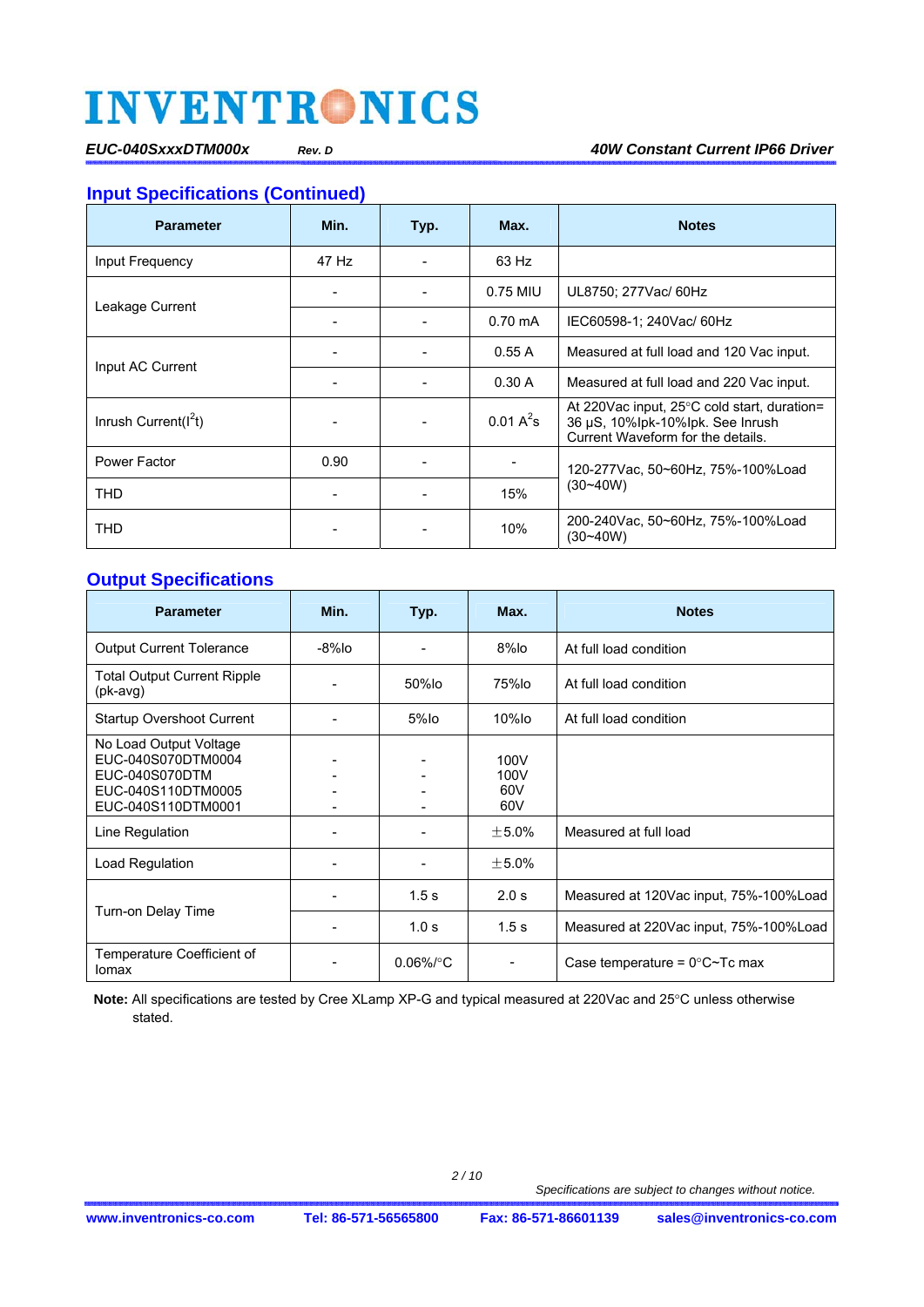#### *EUC-040SxxxDTM000x Rev. D 40W Constant Current IP66 Driver*

#### **General Specifications**

| <b>Parameter</b>                                                                                                 | Min.                                           | Typ.                             | Max.     | <b>Notes</b>                                                                                                                                              |
|------------------------------------------------------------------------------------------------------------------|------------------------------------------------|----------------------------------|----------|-----------------------------------------------------------------------------------------------------------------------------------------------------------|
| Efficiency at 120 Vac input:<br>EUC-040S070DTM0004<br>EUC-040S070DTM<br>EUC-040S110DTM0005<br>EUC-040S110DTM0001 | 84.0%<br>83.0%<br>83.0%<br>82.0%               | 85.0%<br>84.0%<br>84.0%<br>83.0% |          | Measured at full load and steady-state<br>temperature in 25°C ambient;<br>(Efficiency will be about 1.0% lower if<br>measured immediately after startup.) |
| Efficiency at 220 Vac input:<br>EUC-040S070DTM0004<br>EUC-040S070DTM<br>EUC-040S110DTM0005<br>EUC-040S110DTM0001 | 86.0%<br>85.0%<br>85.0%<br>84.0%               | 87.0%<br>86.0%<br>86.0%<br>85.0% |          | Measured at full load and steady-state<br>temperature in 25°C ambient;<br>(Efficiency will be about 1.0% lower if<br>measured immediately after startup.) |
| Efficiency at 277 Vac input:<br>EUC-040S070DTM0004<br>EUC-040S070DTM<br>EUC-040S110DTM0005<br>EUC-040S110DTM0001 | 86.0%<br>85.0%<br>85.0%<br>84.0%               | 87.0%<br>86.0%<br>86.0%<br>85.0% |          | Measured at full load and steady-state<br>temperature in 25°C ambient;<br>(Efficiency will be about 1.0% lower if<br>measured immediately after startup.) |
| <b>MTBF</b>                                                                                                      |                                                | 546,000<br><b>Hours</b>          |          | Measured at 220Vac input, 80%Load and<br>25°C ambient temperature (MIL-HDBK-<br>217F)                                                                     |
| Lifetime                                                                                                         |                                                | 93,000<br><b>Hours</b>           |          | Measured at 120Vac input, 80%Load and<br>75°C case temperature; See lifetime vs. Tc<br>curve for the details                                              |
| <b>Operating Case</b><br><b>Temperature for Safety</b><br>$Tc$ <sub>_s</sub>                                     | -40 $\degree$ C                                |                                  | $+90 °C$ |                                                                                                                                                           |
| Operating Case<br>Temperature for Warranty<br>Tc_w                                                               | $-40 °C$                                       |                                  | $+75 °C$ | Case temperature for 5 years warranty.<br>Humidity: 10% RH to 100% RH.                                                                                    |
| Storage Temperature                                                                                              | -40 $\degree$ C                                |                                  | $+85 °C$ | Humidity: 5% RH to 100% RH                                                                                                                                |
| <b>Dimensions</b><br>Inches $(L \times W \times H)$<br>Millimeters $(L \times W \times H)$                       | $3.46 \times 2.52 \times 1.26$<br>88 x 64 x 32 |                                  |          | With mounting ear<br>$4.13 \times 2.52 \times 1.26$<br>105 x 64 x 32                                                                                      |
| Net Weight                                                                                                       |                                                | 375g                             |          |                                                                                                                                                           |

Note: All specifications are tested by Cree XLamp XP-G and typical at 25°C unless otherwise stated.

### **Dimming Specifications**

| <b>Parameter</b>                                   | Min.      | Typ.                         | Max.        | <b>Notes</b> |
|----------------------------------------------------|-----------|------------------------------|-------------|--------------|
| Absolute Maximum Voltage<br>on the 0~10V Input Pin | $-20V$    | $\overline{\phantom{0}}$     | 20V         |              |
| Source Current on 0~10V<br>Input Pin               | $0 \mu A$ | $200 \mu A$                  | $250 \mu A$ |              |
| Dimming Output Range                               | 10%lomax  | $\qquad \qquad \blacksquare$ | 100%lomax   |              |
| Recommended Dimming Input<br>Range                 | 0 V       | $\overline{\phantom{0}}$     | 10V         |              |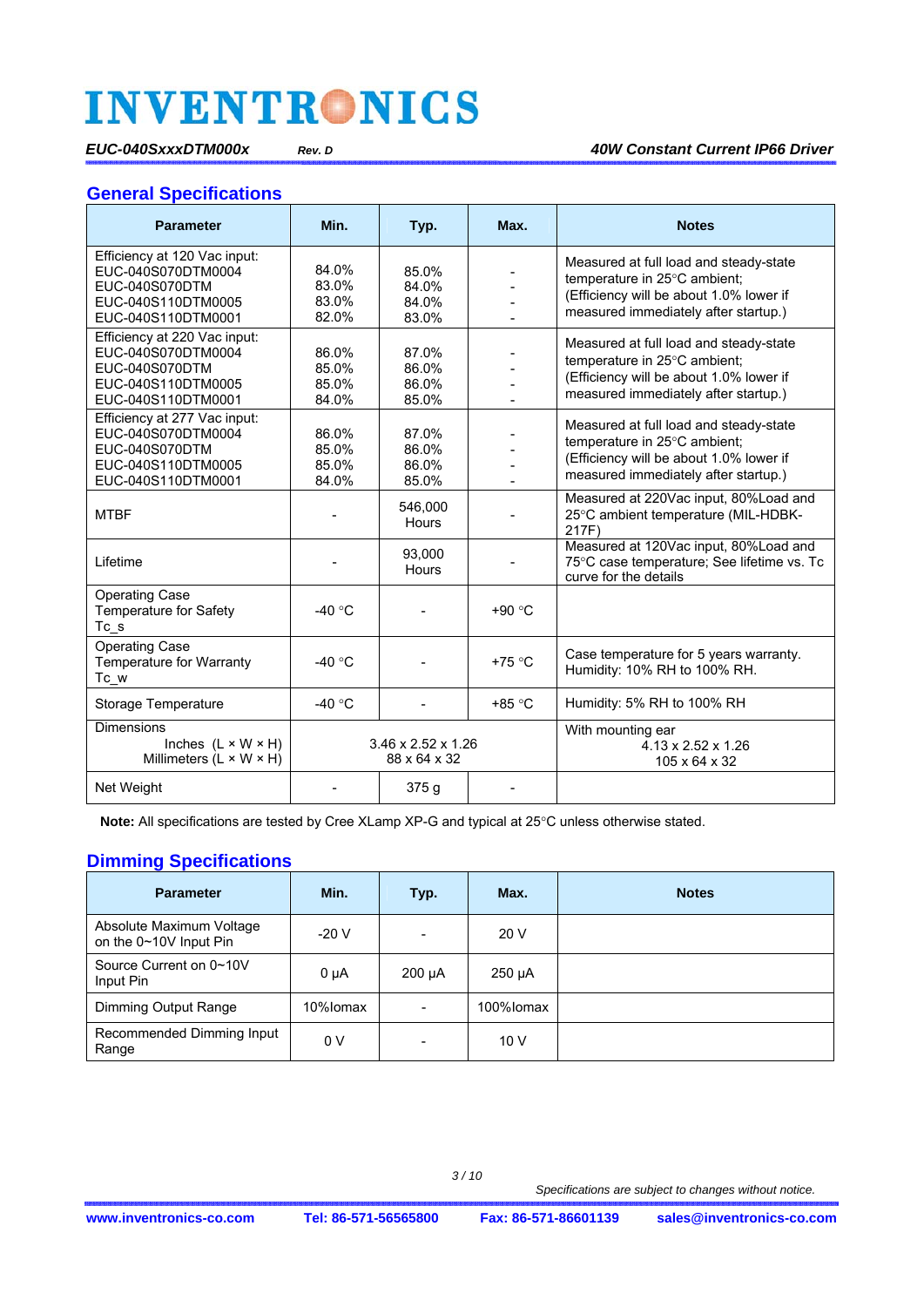### **Safety &EMC Compliance**

| <b>Safety Category</b> | <b>Standard</b>                                                                                                                                                                                                                                                                              |
|------------------------|----------------------------------------------------------------------------------------------------------------------------------------------------------------------------------------------------------------------------------------------------------------------------------------------|
| UL/CUL                 | UL 8750, UL 1310, CAN/CSA-C22.2 No. 250.13, CAN/CSA-C22.2 No. 223-M91                                                                                                                                                                                                                        |
| <b>CE</b>              | EN 61347-1, EN61347-2-13                                                                                                                                                                                                                                                                     |
| <b>KS</b>              | <b>KS C 7655</b>                                                                                                                                                                                                                                                                             |
| <b>EMI Standards</b>   | <b>Notes</b>                                                                                                                                                                                                                                                                                 |
| EN 55015 $(1)$         | Conducted emission Test & Radiated emission Test                                                                                                                                                                                                                                             |
| EN 61000-3-2           | Harmonic current emissions                                                                                                                                                                                                                                                                   |
| EN 61000-3-3           | Voltage fluctuations & flicker                                                                                                                                                                                                                                                               |
|                        | ANSI C63.4 Class B                                                                                                                                                                                                                                                                           |
| FCC Part $15^{(1)}$    | This device complies with Part 15 of the FCC Rules. Operation is subject to the<br>following two conditions: [1] this device may not cause harmful interference, and [2] this<br>device must accept any interference received, including interference that may cause<br>undesired operation. |
| <b>EMS Standards</b>   | <b>Notes</b>                                                                                                                                                                                                                                                                                 |
| EN 61000-4-2           | Electrostatic Discharge (ESD): 8 kV air discharge, 4 kV contact discharge                                                                                                                                                                                                                    |
| EN 61000-4-3           | Radio-Frequency Electromagnetic Field Susceptibility Test-RS                                                                                                                                                                                                                                 |
| EN 61000-4-4           | <b>Electrical Fast Transient / Burst-EFT</b>                                                                                                                                                                                                                                                 |
| EN 61000-4-5           | Surge Immunity Test: AC Power Line: line to line 4 kV, line to earth 6 kV                                                                                                                                                                                                                    |
| EN 61000-4-6           | Conducted Radio Frequency Disturbances Test-CS                                                                                                                                                                                                                                               |
| EN 61000-4-8           | Power Frequency Magnetic Field Test                                                                                                                                                                                                                                                          |
| EN 61000-4-11          | <b>Voltage Dips</b>                                                                                                                                                                                                                                                                          |
| EN 61547               | Electromagnetic Immunity Requirements Applies To Lighting Equipment                                                                                                                                                                                                                          |

**Note:** (1) This LED driver meets the EMI specifications above, but EMI performance of a luminaire that contains it depends also on the other devices connected to the driver and on the fixture itself.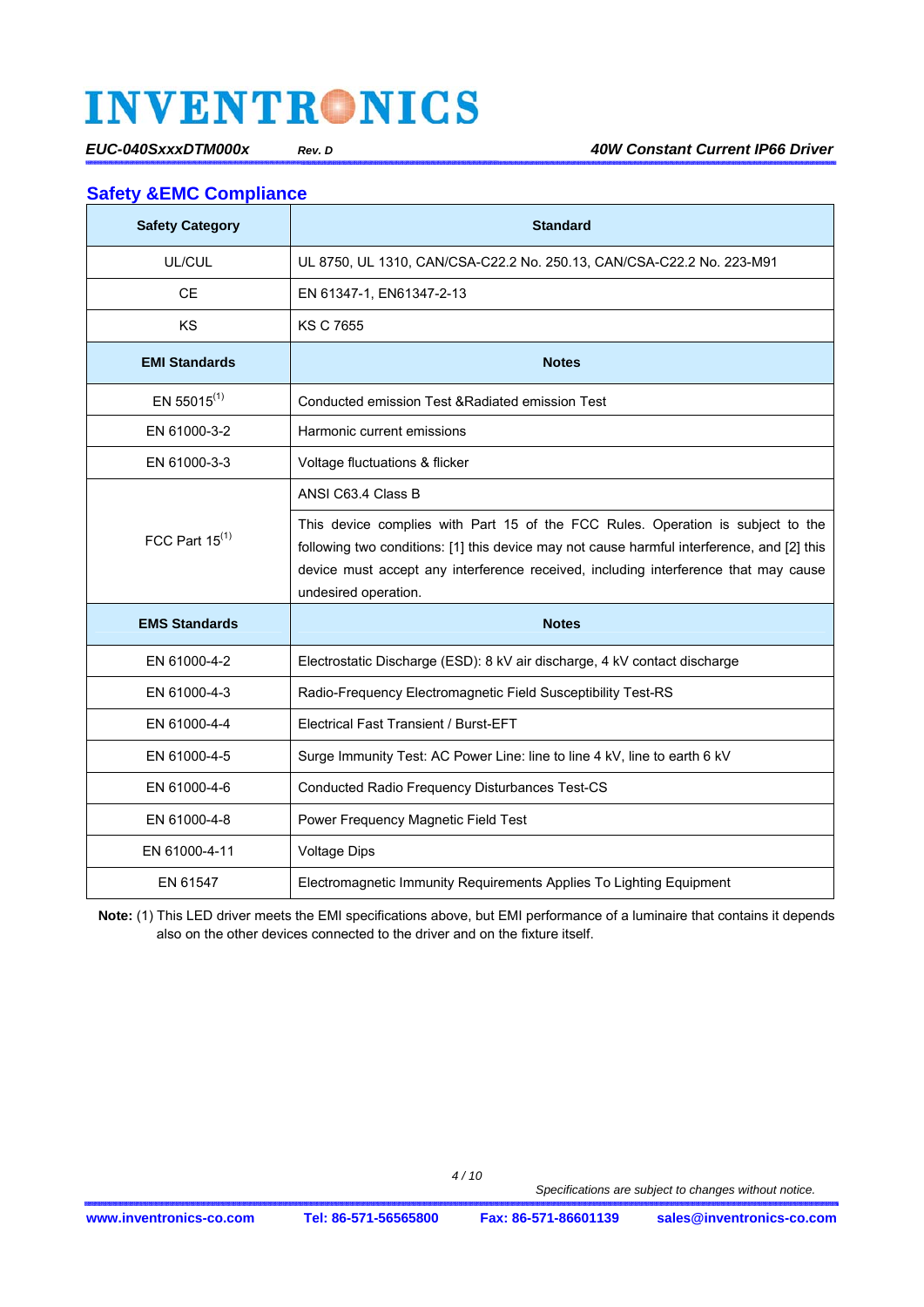#### **Derating**



#### **Lifetime vs. Case Temperature**

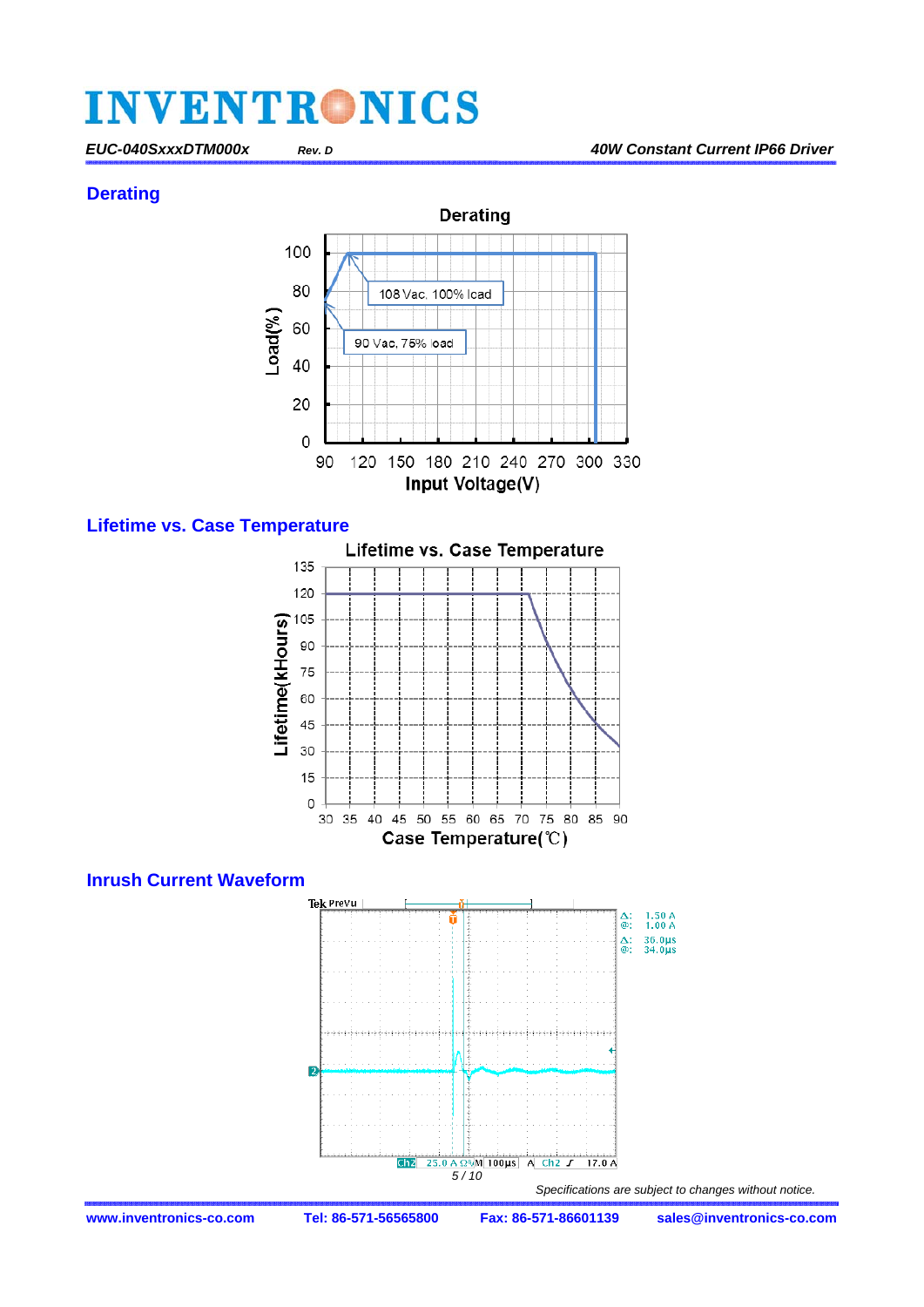

### **Power Factor**





**www.inventronics-co.com Tel: 86-571-56565800 Fax: 86-571-86601139 sales@inventronics-co.com**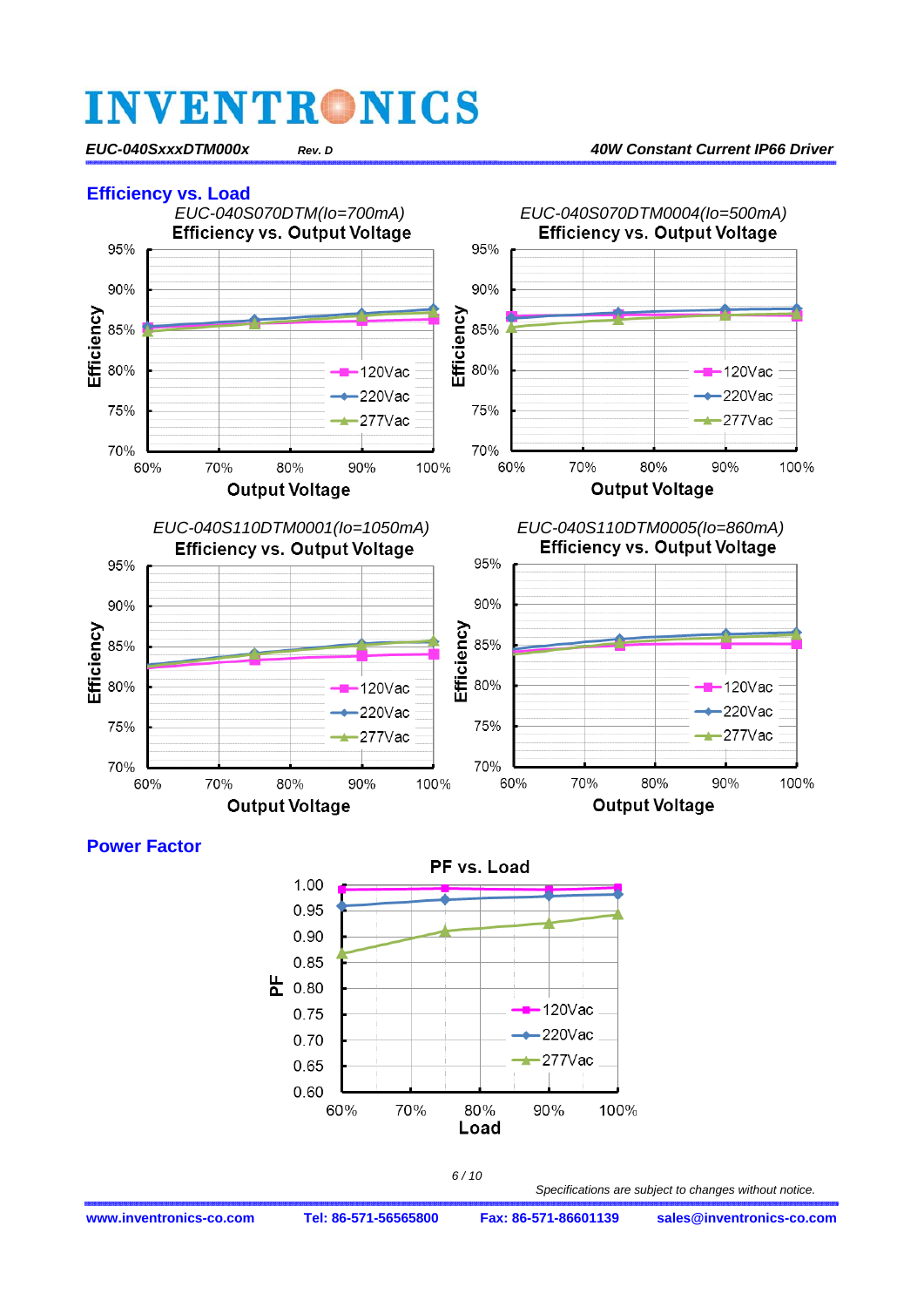**Total Harmonic Distortion** 



### **Protection Functions**

|                                     | <b>Parameter</b>              | Min.                                                                                                                                                                         | Typ.    | Max.    | <b>Notes</b>                                                                                      |  |  |
|-------------------------------------|-------------------------------|------------------------------------------------------------------------------------------------------------------------------------------------------------------------------|---------|---------|---------------------------------------------------------------------------------------------------|--|--|
| Over Voltage Protection             |                               | Limits output voltage at no load and in case the normal voltage limit fails.                                                                                                 |         |         |                                                                                                   |  |  |
| <b>Short Circuit Protection</b>     |                               | Auto Recovery. No damage shall occur when any output operating in a short circuit<br>condition. The power supply shall be self-recovery when the fault condition is removed. |         |         |                                                                                                   |  |  |
| Over Temperature Protection         |                               | Decreases output current. Returning to normal after over temperature is removed.                                                                                             |         |         |                                                                                                   |  |  |
| Input Under Voltage Protection      |                               | Auto Recovery. Turn off the output when the input voltage falls below $83\pm10$ V. And<br>the driver will restart when the input voltage exceeds $88 \pm 10$ V.              |         |         |                                                                                                   |  |  |
|                                     | Input Protection<br>Voltage   | 330 Vac                                                                                                                                                                      | 340 Vac | 350 Vac | Turn off the output when the input voltage<br>exceeds protection voltage.                         |  |  |
| Input Over<br>Voltage<br>Protection | Recovery<br>Voltage           | 300 Vac                                                                                                                                                                      | 320 Vac | 340 Vac | Auto Recovery. The driver will restart<br>when the input voltage falls below<br>recovery voltage. |  |  |
|                                     | Max. of Input<br>Over Voltage |                                                                                                                                                                              |         | 380 Vac |                                                                                                   |  |  |

### **Input Over Voltage Protection Diagram**

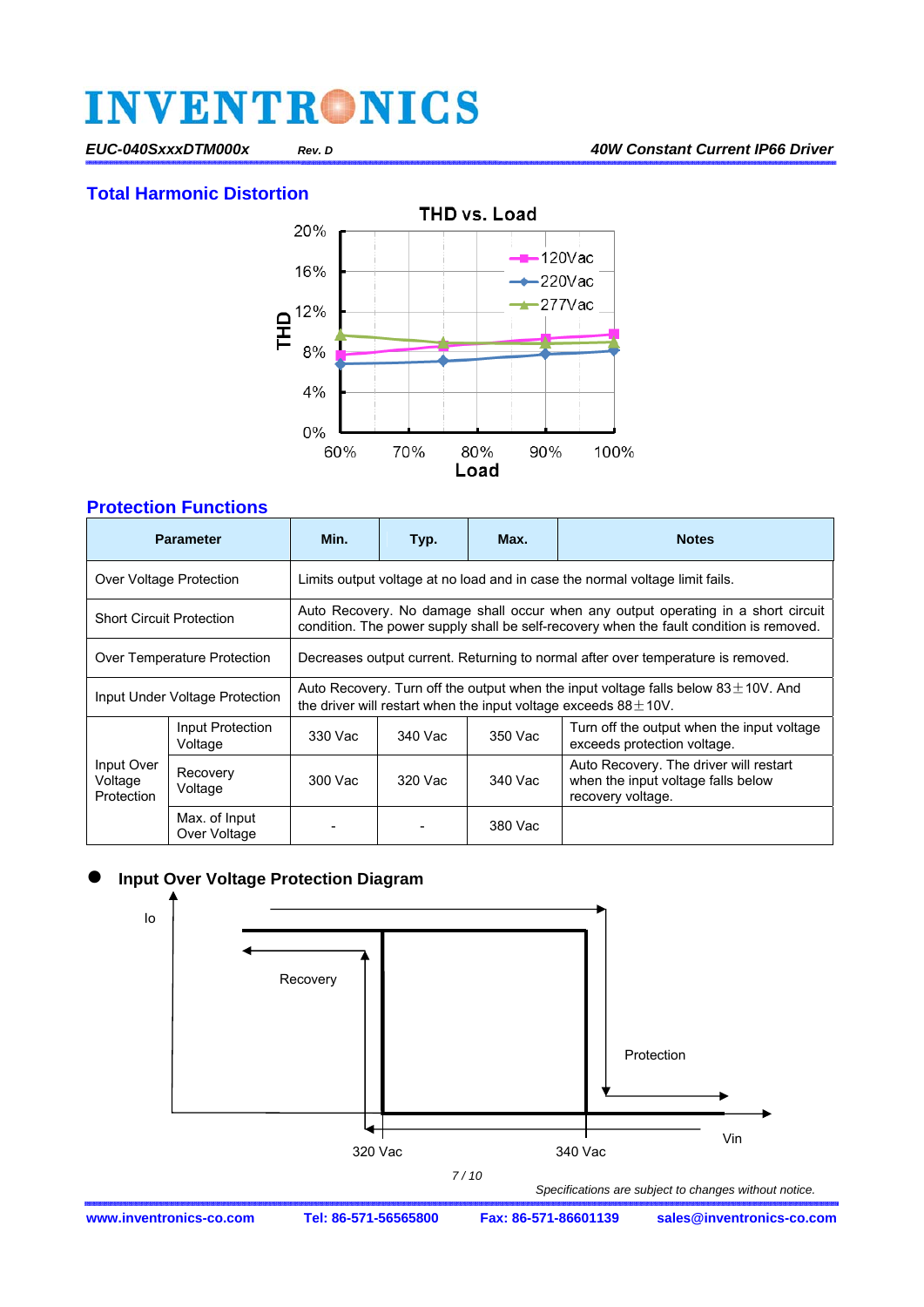#### **Dimming**

### **0-10V Dimming**

The recommended implementation is provided below.



**Implementation 1: DC Input** 

#### **Notes:**

- 1. The dimmer can also be replaced by an active 0-10V voltage source signal or passive components like resistors and zener.
- 2. Do not connect Dim− to the output V− or V+, otherwise the driver will not work properly.
- 3. If 0-10V dimming is not used, Dim+ should be open.

 *8 / 10*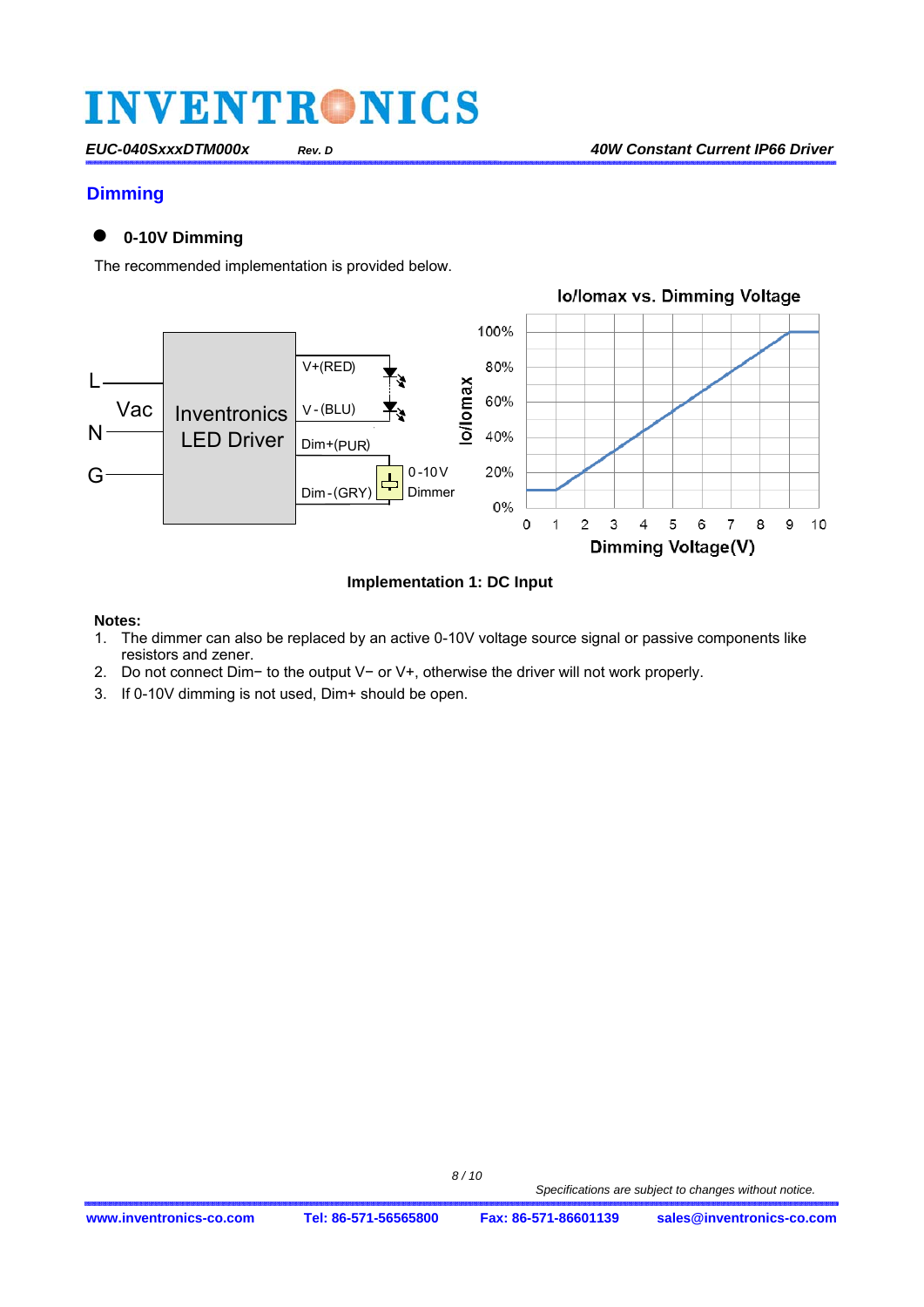### **Mechanical Outline**<br>INPUT (UL1015 18AWG)



#### **RoHS Compliance**

Our products comply with the European Directive 2011/65/EC, calling for the elimination of lead and other hazardous substances from electronic products.